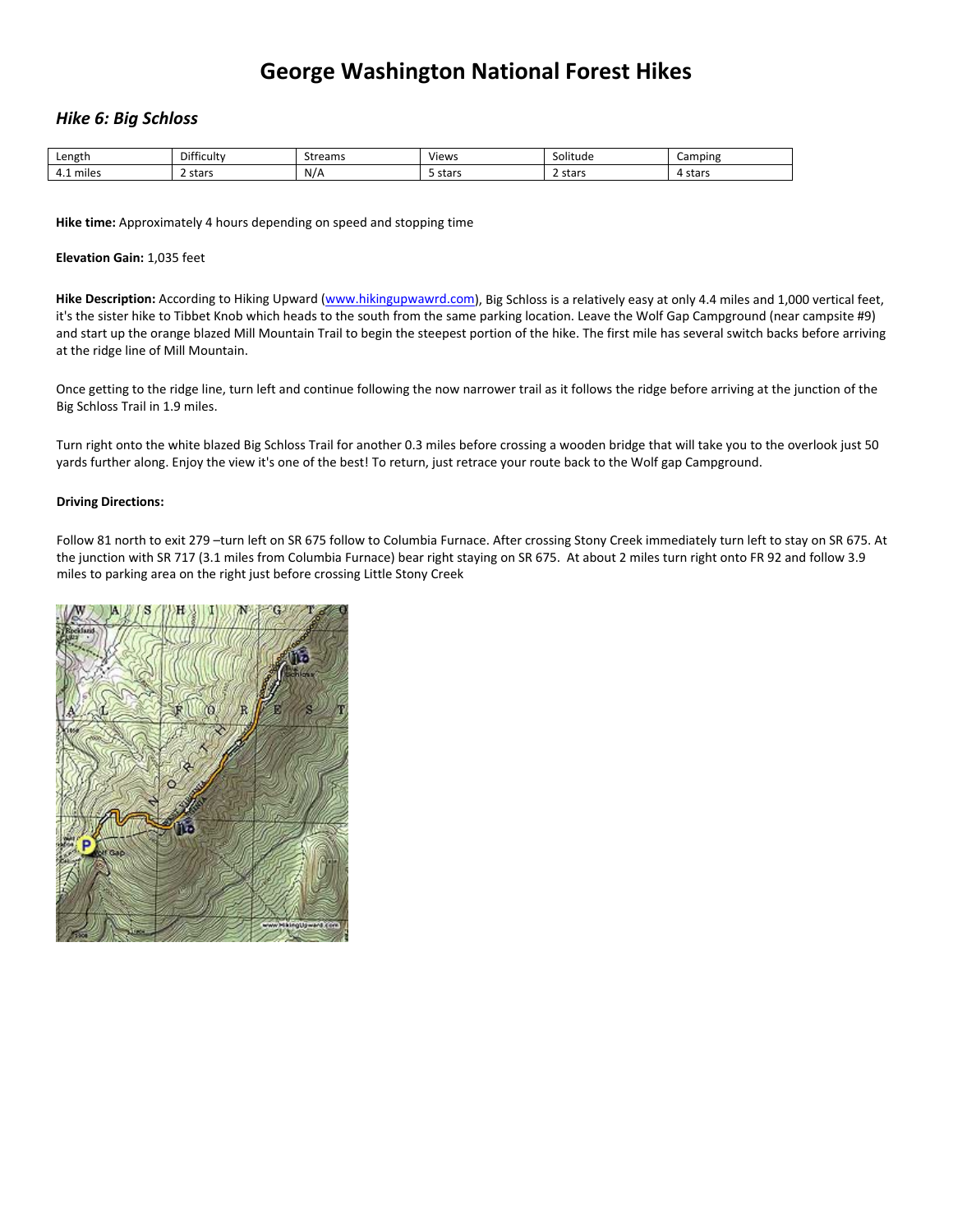# *Hike 7: Buzzard Rock*

| Length                                  | $\mathbf{r}$<br>Difficulty | Streams     | Views        | .<br>Solitude | Camping      |
|-----------------------------------------|----------------------------|-------------|--------------|---------------|--------------|
| $\overline{\phantom{0}}$<br>miles<br>__ | stars                      | . star<br>. | ∠ stars<br>. | 2 stars       | 2 stars<br>. |

**Hike Time:** Approximately 5.5 hours depending on speed and stopping time

### **Elevation gain:** 2,510 ft

**Hike Description:** The Buzzard Rock hike is a shorter out and back hike in the Elizabeth Furnace section of the GWNF near Front Royal Virginia. Finding the trail head through the picnic area is a little tricky. From the main parking area take the path from the top left side straight for 100 yards (two other paths cross it) before you arrive at Elizabeth Furnace. Continue around the furnace staying on the blue/orange blazed Tuscarora/Massanutten Trail. Immediately after passing the furnace stay straight DO NOT take the unmarked trail that heads to the right uphill.

Follow the blue/orange blazed Tuscarora/Massanutten Trail and shortly cross a small wooden bridge before starting uphill. The trail will cross a non-maintained yellow blazed trail twice before arriving at the ridge line and four-way trail intersection 2.3 miles from your starting point.At the ridge and intersection turn left on the white blazed Buzzard Rock Trail is turns uphill for 2.0 miles before reaching Buzzard Rock. The views here are obstructed by trees so for a better vista continue for another 100 yards along the trail where there is a spot that looks out towards Front Royal and the Shenandoah Valley.

To return retrace your steps back down the Buzzard Rock Trail to the four-way intersection. At this point you can either turn right going back down the Tuscarora/Massanutten Trail from where you came or continue straight through the intersection for 25 yards then turning downhill on the old yellow blazed trail.If you should choose the yellow blazed trail it is considerably shorter as it heads almost straight downhill but therefore very steep as well. This trail is only blazed at the top and before crossing the Tuscarora/Massanutten Trail for the first time, so just stay straight, it will end back at the picnic area.

### **Driving Directions:**

Follow 81 north to exit 296 Strasburg Turn right on VA‐55 toward Strasburg 1.5 miles. Turn right at N Massanutten St/Old Valley Pike/US‐11/VA‐ 55 0.2 mi. Turn left at E King St/VA‐55 Continue to follow VA‐55 4.4 mi. Turn right at 768Fort Valley Rd. Turn right on the fish hatchery road and look for obvious Buzzard Rocks trail head on right .9 mile past hatchery

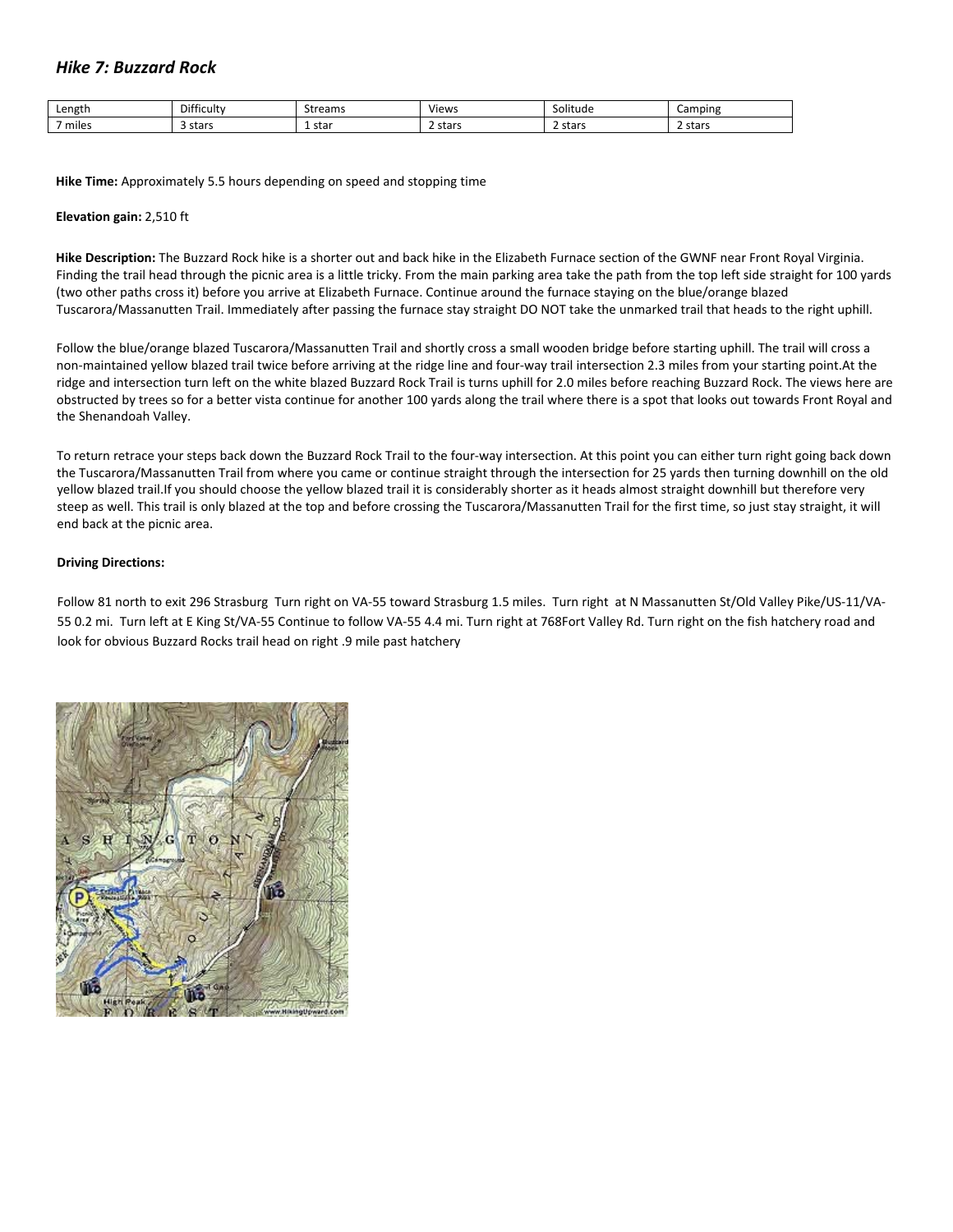## *Hike 8: Fridley Gap*

| Length                         | ticulty<br>Dit | ------<br>eaus    | Views        | <br>Solitude<br>⊾ە⊷  | Camping            |
|--------------------------------|----------------|-------------------|--------------|----------------------|--------------------|
| 10.5<br><br>miles<br>__<br>___ | stars          | $-$<br>stais<br>. | 2 stars<br>. | ----<br>stars<br>- 4 | $-$<br>stars.<br>. |

**Hiking Time:** Approximately 6.5 hours depending on stopping time and speed

### **Elevation gain:** 2,780 ft

**Hike Description**: According to Hiking Upward ([www.hikingupward.com\)](http://www.hikingupward.com/), Fridley Gap, in the George Washington National Forest, has a little bit of everything. From gentle mountain streams to ridge climbs and a great swimming hole, this hike has it all. The best part of this hike, which is nestled two hours away from DC just south of the the town of Shenandoah, is its solitude.

Start by walking up FS65 (636 you were just on, not FS65A which turns right uphill) to the orange blazed trail head on the left side of the road at .2 miles. Cross Boone run for the first time and ascend Massanutten Trail South for .5 miles criss crossing Boone Run several more times, until coming to the junction of the blue blazed Boone Shelter Trail that comes in from the left. Continue straight on the orange blazed trail as it gets steeper before coming to a four way junction at a clearing in another 1.1 miles. Turn left up Massanutten Trail South and reach the ridge in another .5 miles before turning left and descends Third Mountain. The trail will cross Fridley Run and turn right, ascend and switch back before coming to the ridge line of Forth Mountain 1 mile from crossing Fridley Run. Descend the Fourth Mountain ridge and cross Fridley Run in 1.4 miles. Take the left trail at the junction for 50 yards and come to a swimming hole‐‐a great place for lunch. Begin your return by going 50 yards back to the junction turning left on Massanutten South Trail for .1 miles. Turn right on purple blazed Fridley Gap Trail. The next .8 miles is the steepest portion of the hike until cresting Third Mountain and descending another .3 miles and reaching the junction of Martin Bottom Trail. Turn right on Fridley Gap Trail, gently ascending for .6 miles to the clearing and four way junction you passed earlier. Continue straight down Massanutten Trail South for the remaining 2.2 miles back to the parking area.

### **Driving Directions:**

Follow US 33 East from Harrisonburg 14 miles. Turn left on E. Point Rd (VA 602) (Look for this road one block past main Massanutten resort entrance). Follow VA 602 (it will make winding turns) for about 4.7 miles. Turn left on Rt 636 Cub Run road 2.5 miles. Look for road side parking (do not make right hand turn – this takes you away from trailhead).

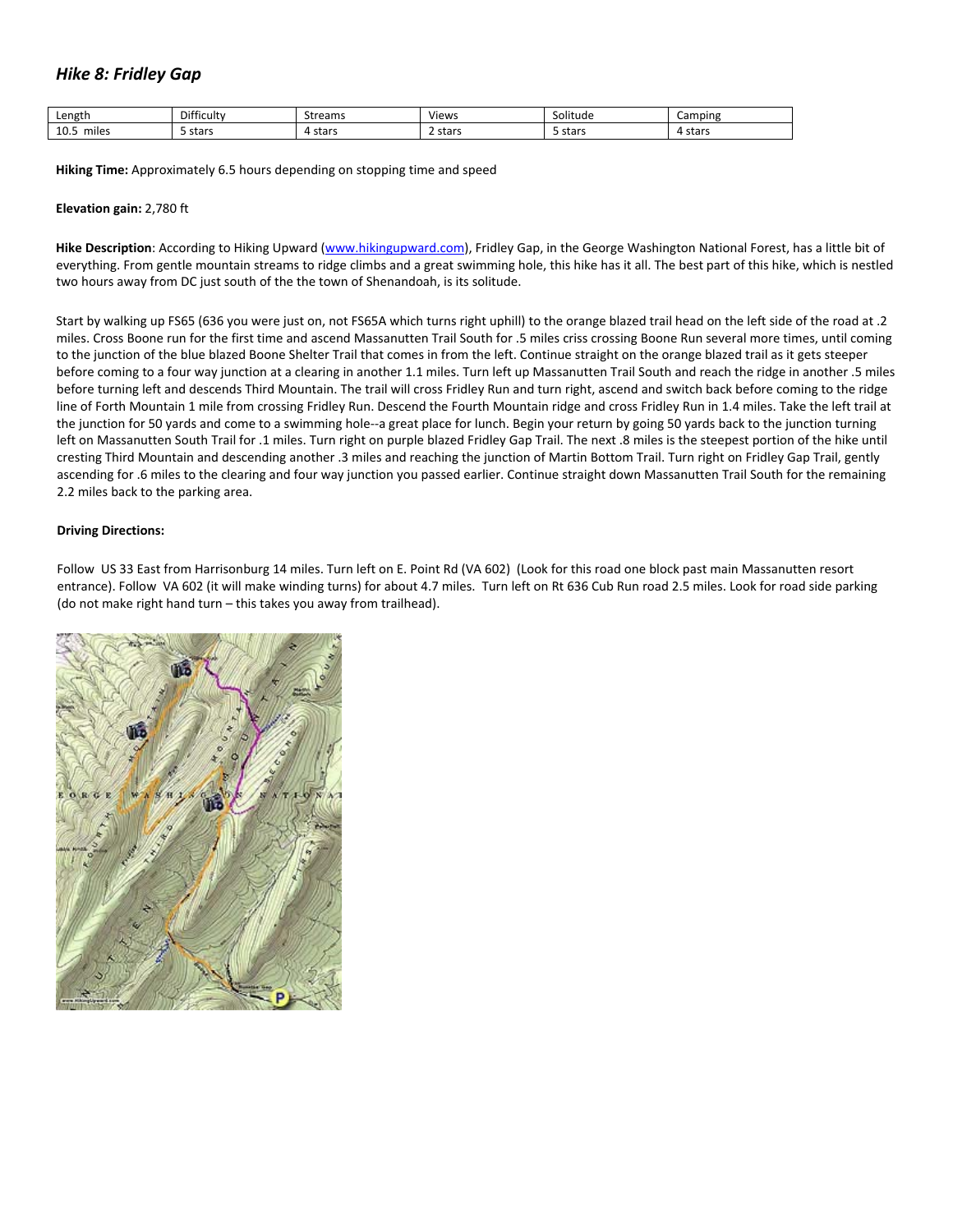# *Hike 9: Hone Quarry Ridge*

| Length    | $\mathbf{r}$<br>Difficulty | Streams     | Views | .<br>Solitude | Camping        |
|-----------|----------------------------|-------------|-------|---------------|----------------|
| <br>miles | stars                      | 1 star<br>. | stars | stars<br>-4   | ; stars<br>- 4 |

**Hike Time:** Approximately 3 hours depending on speed and stopping time

### **Elevation gain:** 1,480 ft

**Hike Description:** According to Hiking Upward **[\(www.hikingupward.com\)](http://www.hikingupward.com/),** the Hone Quarry area is nestled in a quiet area of the GWNF just west of Harrisonburg VA. With two beautiful loop hikes, one up Oak Knob and Pond Knob with two overlooks, and the other on the opposite Hone Quarry Ridge also with a beautiful vista at the Abbie Point overlook. The valley also has great camping at the Hone Quarry Campground (vid).

Turn left out of the Hone Quarry Campground on Hone Quarry Rd/FR62 and shortly cross Hone Quarry Run over a spillway. In 200 yards turn left on the yellow blazed Big Hollow/430 trail. In 0.1 miles arrive at the intersection of the Heartbreak/435A trail. Stay right on the Big Hollow trail as it starts ascending the mountain next to a stream for 0.8 miles before making a switchback to the right. In another 0.3 miles the trail will cross an abandoned fire road, then pass back around a spur before heading uphill and joining the abandoned fire road in another 0.4 miles. The Big Hollow trail becomes wider where it joins the abandoned fire road, and also steeper without any switchbacks for the remaining 0.7 miles to the ridge, and intersection of the Hone Quarry Mountain/435 trail. Turn left on the yellow blazed Hone Quarry Mountain trail, immediately passing a campsite, then descending through a saddle and climbing steeply to the best vista on the hike at the Abbie Point overlook in 0.6 miles. From the overlook continue on the trail as it passes through another saddle, climbs the next knob, again passing through a saddle then arriving at the intersection of the Heartbreak/435A trail. The Hone Quarry Mountain trail is closed from this point. Turn left on the yellow blazed Heartbreak trail as it begins to descend the mountain. Pass several rock slides before the trail begins to level out reaching Hone Quarry Run and the Hone Quarry Run Campground on the opposite bank in 1.0 miles. The Hone Quarry Run trail will continue for another 0.1 miles back to the intersection Big Hollow trail. Stay right on the Big Hollow trail for 0.1 miles to return to Hone Quarry Rd/FR62. Stay right on Hone Quarry Rd/FR62 for the remaining 300 yards to the Hone Quarry Campground.

**Driving Directions:** Follow 42 south leaving Harrisonburg 4 miles. Turn left in town of Dayton onto RT 257 west 6 miles (this road turns so keep an eye on road signs. Turn left at stop sign by Ottobine grocery store which is on the right 3 miles. Turn Right at Briery Branch (gas station on left) 2 miles. Road splits – follow left and signs to Hone Quarry Campground 2 miles.

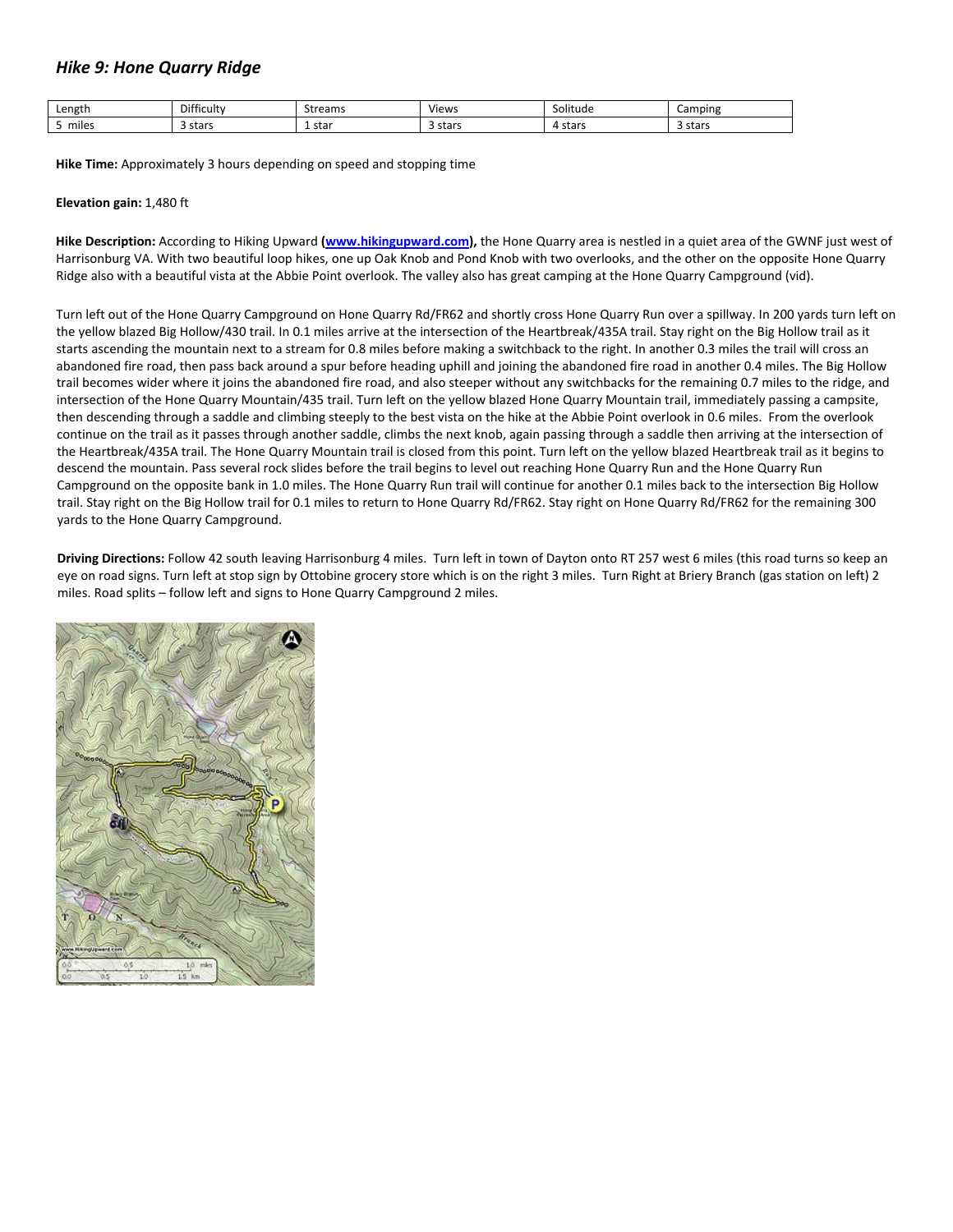# *Hike10 : Strickler Knob*

| Difficulty | ∟ength | Streams | .<br>Views    | .<br>Solitude        | Camping |
|------------|--------|---------|---------------|----------------------|---------|
| 5 stars    | miles  | 1 star  | $ -$<br>stars | $ -$<br><b>blaib</b> | 2 stars |

**Hike Time:** Approximately 5 hours depending on speed and stopping time **Note:** Hike is not suitable for young children or dogs.

### **Elevation gain:** 2,240ft

**Hike Description:** According to Hiking Upward [\(www.hikingupward.com\)](http://www.hikingupward.com/), Some of the best vistas in the mid‐Atlantic. The new Strickler Knob trail is a challenging rock hopping/scramble that has beautiful views of New Market Gap, the Luray Valley, and a 360 degree picture perfect panorama from the Strickler Knob summit. A hike as challenging as Old Rag, and with no crowds! You'll probably have this one to yourself. The Strickler Knob hike is now one of our favorites. The rock scramble on the last 0.2 miles of the Strickler Knob trail is just as much fun as Old Rag and Duncan Knob, requiring several 12ft climbs over and between the cracks of the boulders. You can also shorten the hike by two miles and park at the Scothorn Gap trailhead on Crisman Hollow Rd/VA211. From the Massanutten trailhead on Crimson Hollow Rd/VA211 start east towards Waterfall Mountain on the orange blazed Massanutten trail, immediately passing a campsite on the left. In 0.2 miles there is a vista of the Luray Valley. Continue for 0.3 miles at which point the trail turns steeply downhill. Make several switchbacks, then the trail becomes less steep before reaching the intersection of the white blazed Massanutten Connector trail in 0.6 miles from the ridge. Turn left on the orange blazed Massanutten trail as it begins to climb alongside Big Run, passing a campsite in 0.1 miles. Cross the run where the trail becomes steeper, then re-cross the run, make one large switchback, then level out and arrive at the intersection of the yellow blazed Scothorn Gap trail 2.0 miles from the last intersection. Turn right uphill as the orange blazed Massanutten trail continues to climb, then arrives at the ridge and intersection of the pink blazed Strickler Knob trail in another 0.6 miles. Now the fun starts. Firstly, thank you to the trail builders! This used to be a formidable bushwhack. The Strickler Knob trail is marked with both pink blazes on the rocks, and red plastic diamonds on trees, and can be a little hard to follow in places. You need to be almost right on top of the rock blazes to spot them. The trail will also appear to end in a couple of places, but keep heading along the ridge, and you'll pick the trail back up. You'll know when you get to Strickler Knob :) After 0.3 miles pass a rock outcrop and view to the west and north. From this vista, continue on the trail rock hopping for another 0.4 miles to another openin, and beautiful vista to the southwest. From this point the rock hopping and bouldering becomes more intense. The first obstacle is a 12ft climb over a small rock wall, then just before the the main summit pass through a group of three boulders This is not the summit stack! Once through the crack continue to follow the blazes, pass a small overhang, and climb a 6ft ledge. The main summit is accessed through a rock crack on the left. Continue for another 30ft to the southern summit overlook. A hiker has left a trail journal in a waterproof bag here, add you thoughts! Climbing to the main summit provides a 360 degree view of the Luray Valley and New Market Gap.

### **Driving Directions:**

Follow 81 north 14 miles. Exit 264 follow VA 211 east – stay on VA 211 as it turns through New market. After 4 miles turn left at Forestry Development Rd 274/George Washington National Forest

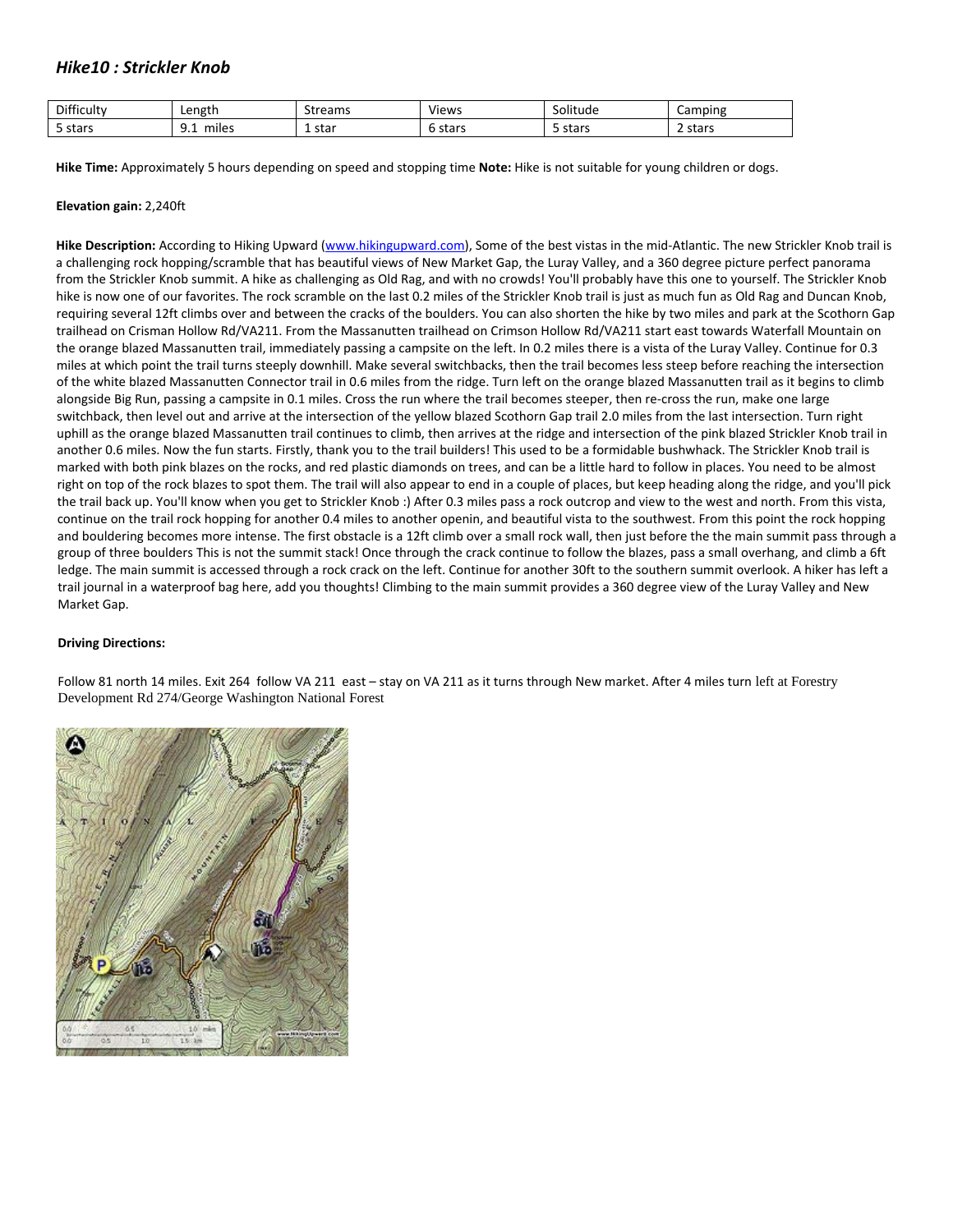## *Hike 11: Trimble Mountain*

| Length    | $- \cdot$<br>Difficulty | trann<br>ى را د<br>reanns | Views        | $\cdots$<br>Solitude | Camping |
|-----------|-------------------------|---------------------------|--------------|----------------------|---------|
| <br>miles | stars                   | $-+ - -$<br>sldi<br>.     | stars<br>- - | stars                | N/A     |

**Hike Time:** Approximately 3 hours depending on speed and stopping time

### **Elevation gain:** 1,050 ft

**Hike Descition:** According to Hiking Upward [\(www.hikingupward.com\)](http://www.hikingupward.com/), the Trimble Mountain loop is an easy to moderate loop situated just opposite the Todd Lake Recreation Area on FDR95. There are several views of Big Bald Knob and Little Bald Knob on the western section of the loop. At the end of the circuit, the short climb up to the Lake Todd dam embankment offers a beautiful lunch spot, and view of the lake.

From the parking area on the turnout, cross FDR95 and start up the yellow blazed Trimble Mountain Trail. In 400ft the Trimble Mountain Trail will split at a clearing. We recommend going to the left, or counter clockwise, as it's less steep on the ascent, and the best views are on the westerly descent of the mountain. After turning left, the trail will gradually climb Trimble Mountain becoming steeper before arriving at the ridge in 1.2 miles. The trail will follow the ridge climbing the northern summit, before passing through a saddle and climbing over the southerly summit. As the trail begins to descend the westerly section of Trimble Mountain, there are two good vistas of Big Bald and Little Bald Mountains to the west. The trail will then descend more steeply before arriving back at the clearing, and beginning of the loop 1.0 miles from the last vista. Stay left returning to the parking area in another 400ft.

**Lake View Out/Back**: After returning to the parking area make sure to continue following the yellow blazed trail up to the crest of the dam for a beautiful view of Todd Lake and lunch spot.

### **Directions:**

Follow VA 42 South our of Harrisonburg. Through the town of Bridgewater Continue on Mossy Creek Rd .Turn left at Mossy Creek Rd/Route 747 2.4 mi. Turn right at Natural Chimneys Rd 1.0 mi Turn left at N River Rd 3.6 mi Turn right at Stokesville Rd Turn right on Tillman Rd followed by immediate Left onto Forest Road 95. Follow for 2.5 miles – look for turnout parking on right.